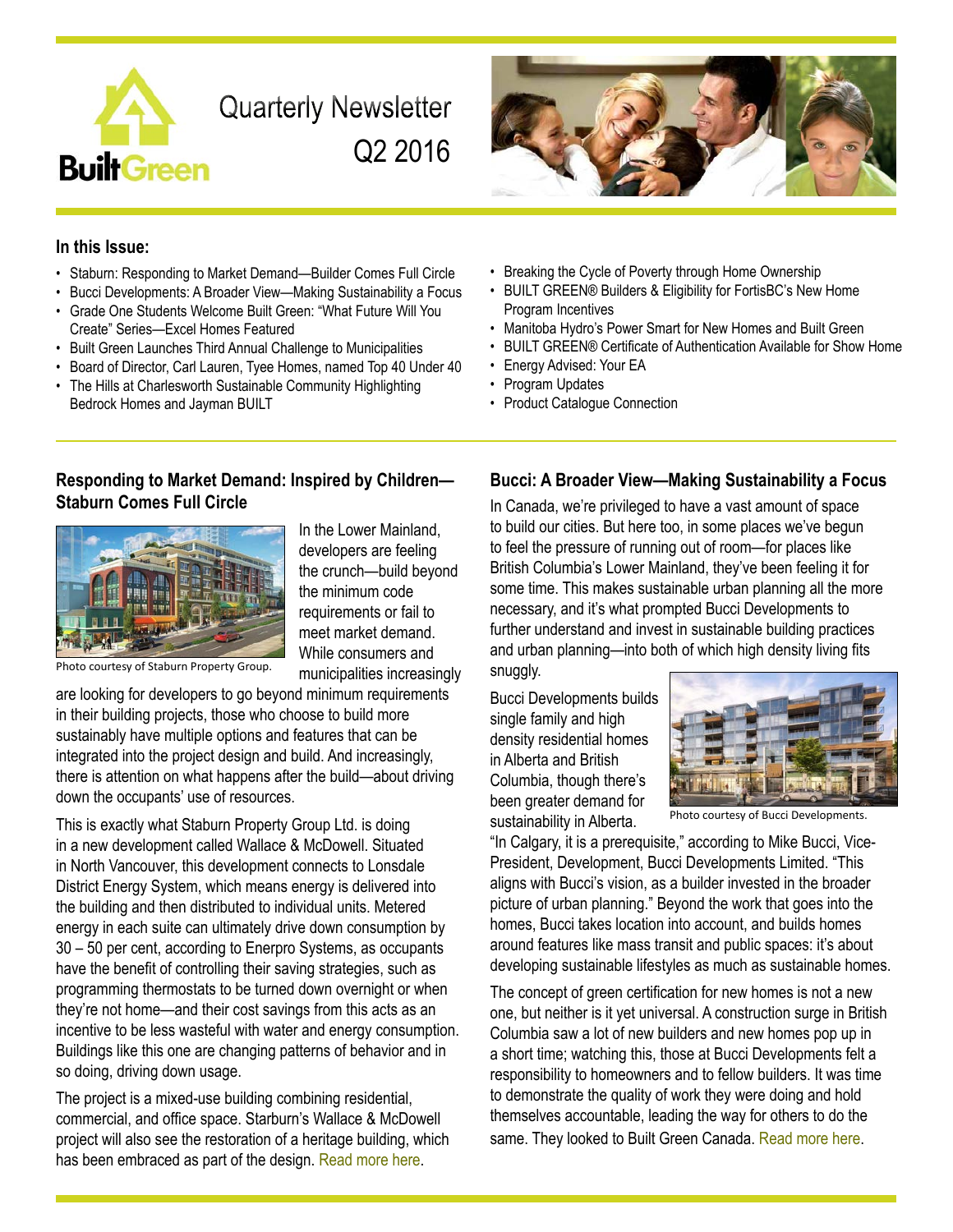## **Built Green in Your Community**

**Grade One Students Welcome Built Green: What Future Will You Create Series—Excel Homes Featured**

On April 7, Built Green presented to two classes of grade one



students at Royal Oak School in Calgary. The presentation, "Building Sustainable Homes: How Builders are creating a better future for Albertans", was developed to support their "What Future Will you Create" series.

Built Green Canada Executive Director, Jenifer Christenson speaks to grade ones.

The presentation focused on the concept of air flow through insulation, windows, ventilation, and air leaks. This included hands on activities related to air properties and fluid motion, and was followed by audience-participation demonstrations with a Thermal Imaging Camera, courtesy of Ken McClary, Excel Homes and Blower Door Testing courtesy of Energy Advisor Clint **Pollonais** 

A big thank you to Lance Floer, [Excel Homes;](http://www.builtgreencanada.ca/excel-homes?id=723) Ken McClary, Excel Homes; and Clint Pollonais, [Conscious Vibe Consulting](http://www.cvconsultinc.com/) for their leadership, participation, and support.





Built Green Immediate Past Board Chair Lance Floer speaks to the class.

Energy Advisor, Clint Pollonais shows class the concept of air flow.

## **Built Green Canada Launches Third Annual Challenge to Municipalities**

Concurrent to [National Environment Week,](https://www.canada.ca/en/services/environment/canadian-environment-week.html) Built Green Canada issued its third annual challenge to municipalities across the country to encourage sustainable building policies. The challenge was marked by a growing number of municipalities including District of North Vancouver, Edmonton, Kelowna, Penticton, Regina, Resort Municipality of Whistler, Saanich, Surrey, and Victoria who proclaimed June 8 as BUILT GREEN® Day, while more municipalities are endorsing third-party certified programs toward creating sustainable communities, including Built Green's.

Built Green recognizes municipalities may not be able to favour one program over another and therefore encourages municipalities to include its programs, alongside other sustainability programs, as an option to endorse. Municipalities that incent builders to build more sustainably reduce the load on civic infrastructure including water, electrical, and waste. The savings from this reduced load may help municipalities

implement rebates and incentives for environmentally responsible builders—savings that ultimately give municipalities a competitive edge. [Read more](http://www.builtgreencanada.ca/built-green-canada-launches-third-annual-challenge-to-municipalities?id=1456) here

### **BUILT GREEN® at CHBA National Conference**

May 4 – 6 saw industry from across the country convene in Kelowna for the CHBA National Conference, including the inaugural presentation of the new 2016 CHBA National Awards for Housing Excellence, successors to the Association's National SAM Awards. These awards celebrate excellence and the very best in new homes, home renovations, community development and marketing across Canada.

Board Chair David Adair, Immediate Past Board Chair Lance Floer, Director John Friswell, Past Board Chair Bard Golightly, and Executive Director Jenifer Christenson were thrilled to be in attendance and watch BUILT GREEN® builder



Lance Floer, Immediate Past Board Chair; Jenifer Christenson, Executive Director; David Adair, Board Chair; and John Friswell, Director.

members being recognized. These included:

- Albi Homes from Calgary, who received both the Design Excellence Award and the Marketing Excellence Award in a sweep of the two top awards given for cumulative results in the New Home Awards and Marketing Awards categories. Albi received four awards in total and 11 nominations in a highly competitive competition.
- Brad-Mar Homes, Detached Custom Homes: From 2,500 to 3,500 Square Feet
- My House Design/Build Team, Home Renovation: Any Room
- Naikoon Contracting Ltd, Custom Homes: Detached Under 2,500 Square Feet; and
- RDC Fine Homes Inc., Production Homes: Detached From 2,001 to 3,000 Square Feet.

### **Board of Director, Carl Lauren named Top 40 Under 40**



On behalf of Built Green Canada and its entire Board of Directors a big congratulations to Carl at [Tyee Homes](http://www.builtgreencanada.ca/tyee-homes?id=727) on being Named Top 40 Under 40! This well-deserved honour is driven by Kootenay Business recognizing the top 40 business leaders under 40 years old in the Kootenay/Boundary/Revelstoke areas.

So proud to have Carl on our Board of Directors and thankful for his frank, no-nonsense perspective along with his advocacy for sustainable building. Once again, congratulations.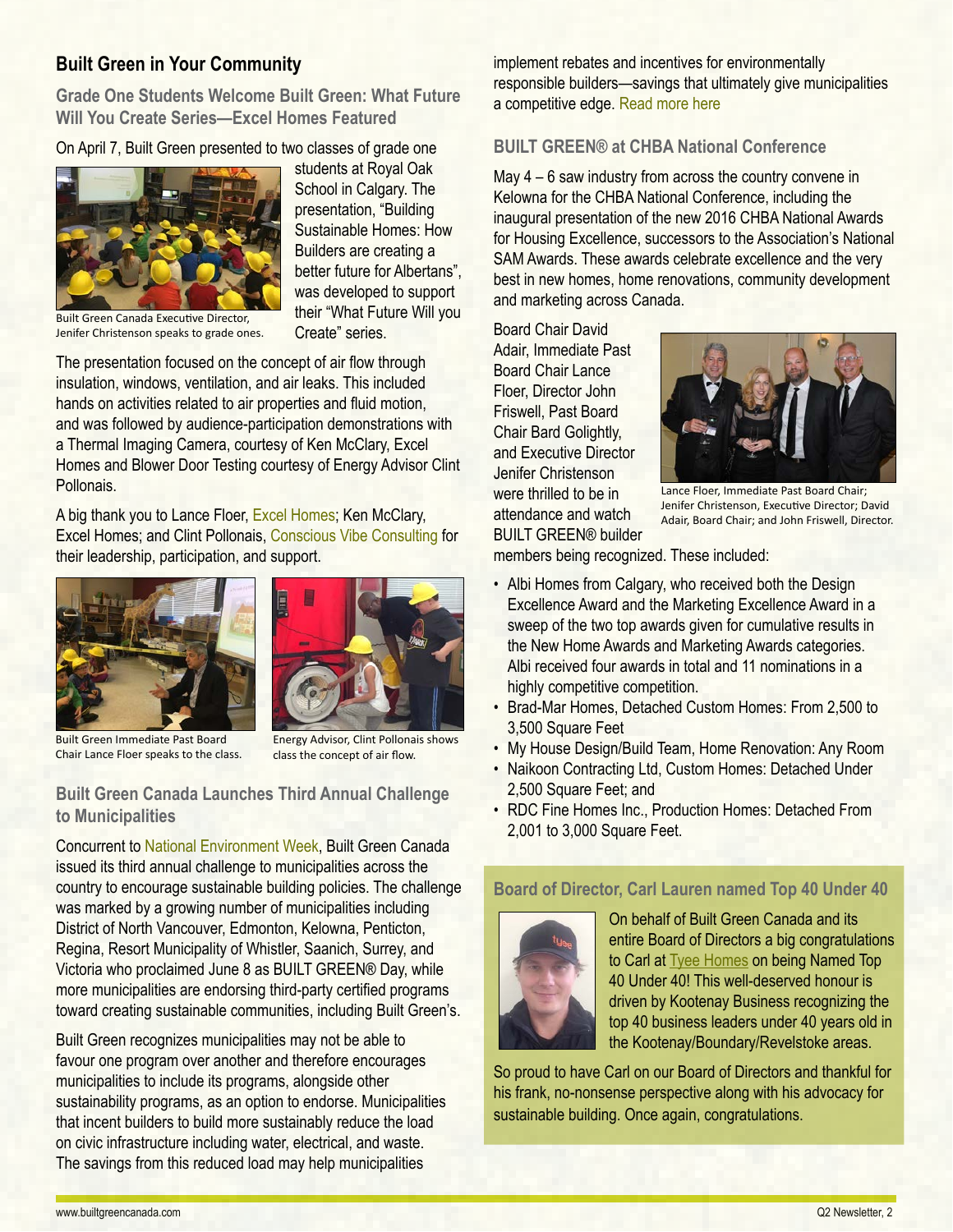**The Hills at Charlesworth Sustainable Community Highlighting Bedrock Homes and Jayman BUILT**

The Hills at Charlesworth, a new development by Beaverbrook Communities in Southeast Edmonton, saw its official grand opening Saturday, June 25 complete with a formal ribbon cutting at the community's Sustainability Plaza—reflecting this new community's focus on sustainability. The



Built Green Canada Executive Director, Jenifer Christenson, with Bedrock Homes' Dee Tran and Kyle Beatty.

community is complementary to BUILT GREEN®'s building programs

Beaverbrook Communities show leadership and commitment to sustainability, whereby all homes in the development must be built to specifications that require sustainable building practices. Though different in appearance, each home is built to meet certain architectural and environmental standards. It is built for people with the planet in mind.

This approach is complementary to two of the builders: Bedrock Homes and Jayman BUILT, both of whom certify their builds through Built Green Canada.



#### [Bedrock Homes](http://www.builtgreencanada.ca/bedrock-homes?id=723) and

Photo courtesy of Jayman BUILT.

[Jayman BUILT](http://www.builtgreencanada.ca/jayman-built?id=723) continue to be market leaders and advocates for sustainable practices, with the latter being Built Green Canada's founding company.

**Builder-to-builder Knowledge Sharing: Shakespeare Homes Welcomes Symphony Homes Onsite**

Mark Cooper, Shakespeare Homes welcomed Gurdeep Kainth, Symphony Homes to his current project for an onsite builderto-builder connections reflect the tremendous leadership and commitment to building better. Big thanks to Mark and Gurdeep.

## **Maskeen Keeps it Simple: Visuals Help Educate Homebuyers on their Purchase**

Check out one of [Maskeen's](http://www.builtgreencanada.ca/maskeen-group?id=727) approach to educating homebuyers on insulation: they measure it.

Customers are encouraged to peak into the ceiling and see the insulation measurement. A simple visual that helps to educate the homebuyer understand what they're buying!

If you have an upcoming event and require any support from Built Green Canada, please let us know.



## **Breaking Cycle of Poverty through Home Ownership**

Habitat for Humanity is a not-for-profit home builder that aims to end the cycle of poverty by promoting home ownership. Built Green Canada and Habitat for Humanity Fraser Valley are very excited to be in the planning phase of their first multi-family build, aiming to be their first BUILT GREEN® certified project!

Habitat for Humanity Fraser Valley, located outside the Greater Vancouver area, works with families living in substandard rental housing who are ready for the responsibility of home ownership.

Habitat families are able to make the shift from treading water to being able to build equity, to being in control of their housing and to a feeling of empowerment and fulfillment that benefits the entire family. Children of Habitat families become better behaved, get higher grades at school, and are more likely to attain higher education, according a CMHC and the Boston Consulting Group study. These positive effects also extend to the community as more than 70 percent of Habitat families have donated time or money to charities and an estimated \$4 in benefits are returned to the community for every \$1 donated.

Breaking the cycle of poverty and building a sustainable, healthy future for generations to come is where Habitat for Humanity and Built Green Canada come together:

The Habitat program transforms families' lives—building affordable housing and promoting home ownership is a means to breaking the cycle of poverty. Habitat for Humanity Canada believes in making affordable housing accessible to lowincome families who could not otherwise afford to own a home. They make this possible for their partner families by building homes using volunteer labour and donated materials; selling these homes to partner families with a required commitment of 500 volunteer hours; and offering families an affordable and sustainable no-interest, no down-payment mortgage, with monthly payments set at 30 percent of gross income.

The BUILT GREEN® program offers builders and homeowners interested in responsible sustainability practices a means to a sustainable home. Homeowners are able to enjoy the benefits of a BUILT GREEN® home: a healthier, more durable home with a lower environmental impact; savings in monthly operational costs; and choices on which "green" features they want. Beyond the significant reduction of drafts in the home and sound reduction from outside the home, living in a BUILT GREEN® home may improve well-being and comfort for your family, as there is less stress on the respiratory and immune systems.

Habitat for Humanity Upper Fraser Valley is one of 59 local Habitat affiliates across Canada. They're looking forward to developing new partnerships with businesses and community groups, and strengthening relationships with those already supporting the organization—it is through these partnerships that Habitat for Humanity is able to do what they do.

Please consider supporting their efforts. For those interested in partnering with us, please email us at info@habitatufv.ca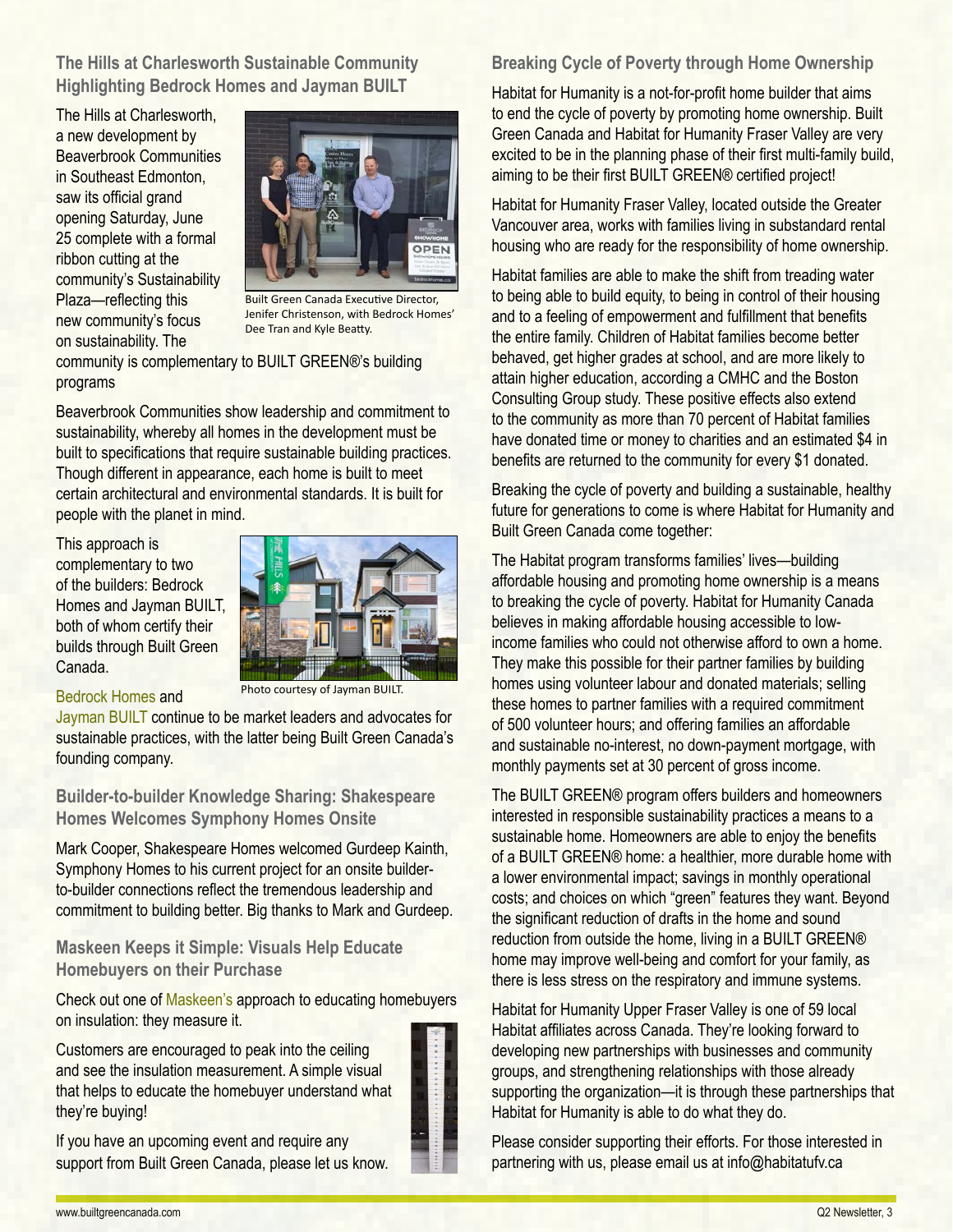## **BUILT GREEN® Certificate of Authentication Available for Your Show Home or Sales Center**

Showcase your BUILT GREEN® home by proudly displaying the authentication of your third-party certification in a highly visible location, like a show home or sales center.



Contact our office with project details, and we're happy to send this off to you.

## **Are you Utilizing the Full Benefit of Belonging to the BUILT GREEN® Community?**

Whether an active BUILT GREEN® member or new and learning about how Built Green sets you apart, we encourage you to familiarize yourself with the Membership Package, including our *Marketing Toolkit and the consumer-focused tools found there*, which will assist you in in strengthening the benefits you receive for building to BUILT GREEN® certification and provide tools to assist you in your sales and marketing efforts.

## **Built Green in the News**

Over the second quarter of 2016, BUILT GREEN® related media coverage was picked up by a number of outlets, including CBC Radio Active, Construction Links, Canadian Contractor, Calgary Herald, NEW Homes & Condos Edmonton, BC Realty Connections, Yahoo News / Yahoo Biz, Kootenay Business, Ceo. ca, Marketwired, Mountainview power, Green Link.ca, Residential e. nrg services, Elecrityshop.ca, Ontario Construction News, Calgary Real Estate Alliance, Kijiji, Craigslist, Tixuz, Search Engine placement—Google, Yahoo!, Bing, Ask, Excite, and more. Select CHBA affiliates and key stakeholders have posted Built Green-supplied content onto their website—thank you to CHBA Northern BC and E3 Eco Group.

## **Selling Built Green**

Whether you have you have your own sales staff or have contacted a realtor, be sure they're communicating the benefits of Built Green and taking the opportunity to educate on individual green features and their value. We have marketing materials to educate—make sure these are in your marketing/sales people's hands.

## **The Product Catalogue & You**

The [Product Catalogue](http://builtgreencanada.ca/product-catalogue) could be a major tool for you. The catalogue provides builders and renovators access to products for use in sustainable residential construction. Based around the BUILT GREEN® Checklist, the Catalogue is organized the same way, and each product earns you Checklist points. These products have been reviewed and approved by our Technical Standards Committee.

# **Energy Advised: Your EA**

*Steve Jackson, Enviromatics Group*

With building code changes and the increased emphasis on sustainable building, of which energy efficiency is a key component, the role of an Energy



Advisor (EA) has become ever more important. Experts in energy efficiency, they're licensed by Natural Resources Canada to deliver the EnerGuide Rating Service.

These folks have honed strong energy advising skills through years of related practice, and their role is invaluable in sustainable building practices. Built Green Canada and those builders involved in our programs are fortunate to work with some very knowledgeable, experienced Energy Advisors. We encourage you to fully utilize these folks in your builds; they have so much to offer you and your customers.

Steve Jackson of Enviromatics Group Ltd. has been involved in the new home building industry for over 12 years, previously working as a land surveyor. He started the company in 2010 and has since tested over 6,000 homes.

Enviromatics' services include blower door tests, full energy analysis and consulting, and thermal imaging. Over the last several months they have been at the forefront of supporting new home builders work through compliance with the upcoming Alberta building code changes. "I am extremely passionate about reducing the energy usage in new homes and find it an exciting challenge to help new home builders meet their targets," says Jackson. "I was always told to find something you love doing and find someone to pay you to do it, and I've found both." The company takes a no-nonsense, keep-it-simple approach to the work they're doing, focusing on builders first with an aim to advance sustainable building practices.

Steve is currently a member of the City of Edmonton's Energy Transition Committee, Canadian Home Builders' Association Edmonton Region (CHBA ER) Government Relations Committee, as well as Chair of CHBA ER's Next Generation Committee.

For a list of Energy Advisors in your area please contact the Built Green Canada office.

# **DID YOU KNOW?**

We want you to tell us about your projects and what's new! These updates are included in our media reach out and communications across the country. Call or email us!